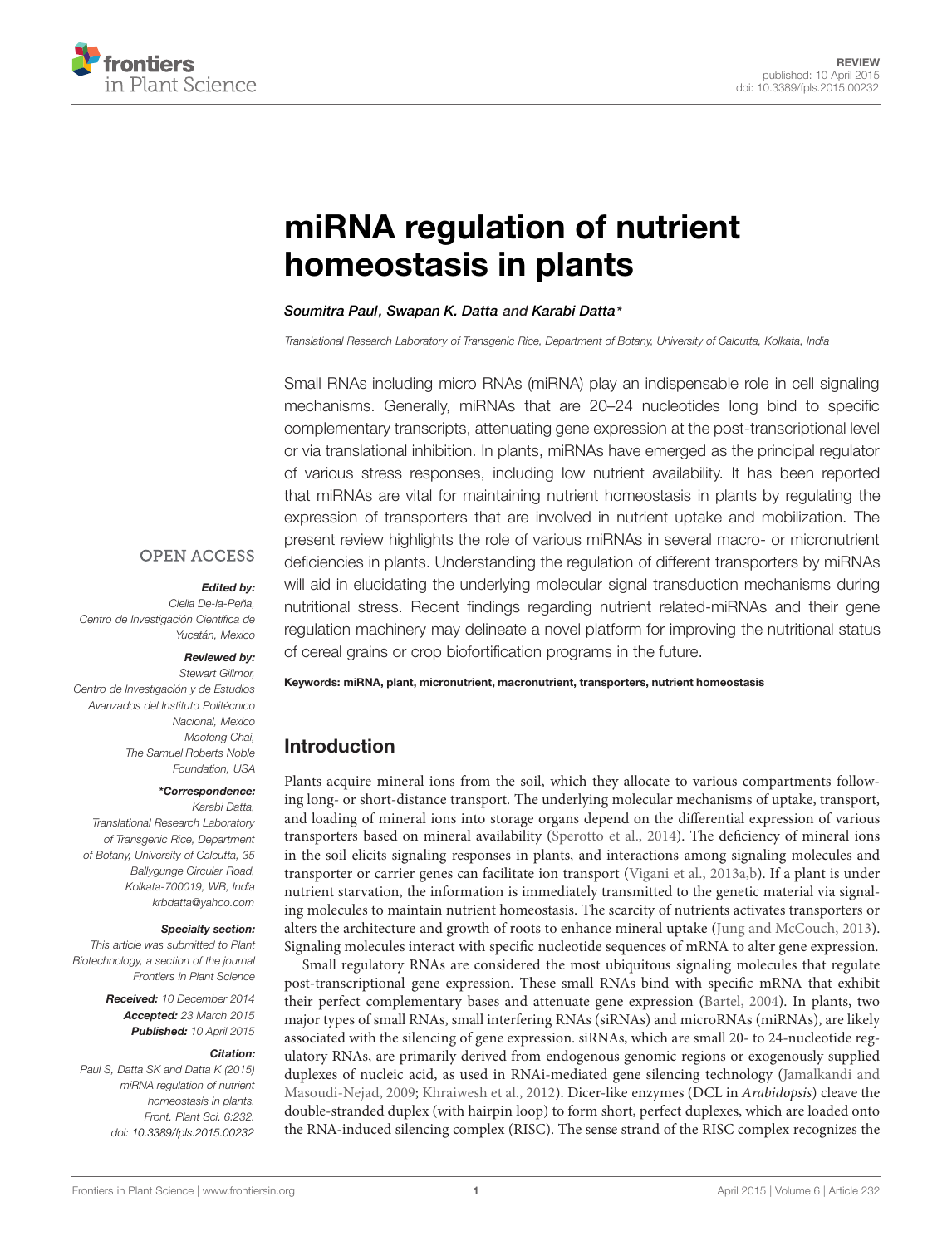target gene or transcript and binds to the perfect complementary nucleotide sequences and regulates the gene expression level [at post transcriptional or transcriptional levels \(](#page-10-3)Schauer et al., [2002](#page-10-3)). However, miRNAs, 20–24 nucleotides in length, are derived from endogenous primary transcripts upon processing. The processed mature miRNA is incorporated into the RISC complex and directs the RISC complex toward degradation or the translational inhibition of target mRNAs [\(Lee et al.](#page-9-3), [2004](#page-9-3); [Vazquez et al., 2010](#page-10-4)).

In plants, miRNAs are primarily associated with several physiological phenomena, such as growth, development, organogenesis, and responses to various biotic and abiotic stresses [\(Chen, 2004;](#page-8-1) [Sunkar and Zhu, 2004;](#page-10-5) [Kidner and Martienssen](#page-9-4), [2005](#page-9-4); [Lu et al., 2008;](#page-9-5) [Zhang et al., 2008](#page-10-6); [Kruszka et al.](#page-9-6), [2012](#page-9-6)). Recently, several novel miRNAs were reported for the uptake and tr[ansport of nutrient minerals in plants \(](#page-9-7)Jones-Rhoades and Bartel, [2004](#page-9-7); [Fischer et al.](#page-9-8), [2013;](#page-9-8) [Kehr](#page-9-9), [2013\)](#page-9-9). In the present review, current knowledge of the different classes of nutrient responsive-miRNAs and of their functions in nutrient homeostasis was extensively studied, which may aid in understanding the role of miRNAs as master regulators of nutrient loading in plants. The regulation of the differential expression of transporter genes by miRNAs may reveal a novel paradigm for crop biofortification or mineral bioavailability in cereal grains in the future.

# miRNAs in Nutrient Homeostasis

## miRNA and Phosphorus Nutrition

Inorganic phosphate (Pi), an essential mineral for plant growth and development is often a limiting factor in plant nutrition. Despite the adequate amount of phosphorus (P) in cultivated land, plants can uptake very small amounts of phosphorus due to its low availability. Plants synthesize several classes of nucleases and phosphatases to solubilize external Pi or to release Pi from organic substances and to upregulate the gene expression of certain exporter/importer transport proteins to acclimatize to phosphate starvation [\(Poirier and Bucher, 2002](#page-9-10); [Abel, 2011](#page-8-2)). Recent studies have identified the involvement of small RNAs, particularly miRNAs, in the differential regulation of phosphaterelated gene expression in *Arabidopsis*, rice, wheat, barley, maize, soybean, white lupin, and tomato, etc. (**[Table 1](#page-2-0)**; [Pant et al.](#page-9-11), [2009](#page-9-11); [Gu et al., 2010;](#page-9-12) [Lundmark et al., 2010;](#page-9-13) [Zhu et al.](#page-10-7), [2010](#page-10-7); [Hackenberg et al.](#page-9-14), [2013](#page-9-14); [Pei et al.](#page-9-15), [2013;](#page-9-15) [Xu et al.](#page-10-8), [2013](#page-10-8); [Zhao et al.](#page-10-9), [2013a](#page-10-9)). In *Arabidopsis*, the deprivation of Pi is rapidly transmitted to the shoots and induces the synthesis of miR399a-f families. miR399 binds to the five complementary sites of the phosphate over accumulator2 (PHO2) transcript, which is in the 5' untranslated region (UTR), 200–400 bp upstream and induces mRNA cleavage [\(Pant et al., 2008\)](#page-9-16). PHO2, an essential transporter for phosphate mobilization, is associated with E2 ubiquitin conjugating enzyme. The reduction of PHO2 helps to accumulate high amounts of Pi in the shoots. The role of miR399 and its biosynthesis regulation have been well demonstrated. The myeloblastosis (MYB) transcription factors like phosphate starvation response1 (PHR1) binding sites, such as *P1BS*, *PHO*, and *PHO*-like, are

present upstream of the promoter region of miR399 [\(Bari et al.](#page-8-3), [2006;](#page-8-3) [Zeng et al., 2010](#page-10-10); [Xu et al.](#page-10-8), [2013](#page-10-8)). The expression of miR399f is also regulated by the binding of MYB2 transcription factor at the *cis*-acting elements of the MIR399f promoter, as reported in *Arabidopsis* [\(Baek et al., 2013](#page-8-4)). Notably, long non-coding RNA, another signaling molecule, which is induced by phosphate starvation1 (IPS1), plays an inhibitory role by protecting the *PHO2* transcript and interferes with miR399-mediated *PHO2* gene regulation [\(Franco-Zorrilla et al.](#page-9-17), [2007](#page-9-17); [Hu et al., 2011;](#page-9-18) [Huang et al.](#page-9-19), [2011\)](#page-9-19).

In *Arabidopsis,* phosphate limitation also increases the amounts of three other miRNAs: miR778, miR827, and miR2111. Intriguingly, within 3 h of Pi re-addition, the abundance of miR2111, and miR778 rapidly reduce by approximately twofold. Two copies of miR2111 are present in the *Arabidopsis* genome, and [both loci show similar phosphate response activities \(](#page-9-11)Pant et al., [2009\)](#page-9-11). Recently, the dual responses of miR827, miR399, miR2111, and miR827 have been elucidated. The activity of miR2111 is reversed under nitrogen (N)-starvation compared to phosphate (P)-starvation [\(Liang et al.](#page-9-20), [2012](#page-9-20)). The miR827 and miR399 have also been identified to function in N-starvation by targeting the *nitrogen limitation adaptation* (*NLA*) gene and are thought to increase the expression of the PHO2 transporter. In lower abundances of nitrates, the *nla* mutant has been found to play an important role in phosphorus homeostasis by accumulating excessive Pi. A similar condition has been observed for miR827-overexpressing *Arabidopsis* plants and supports the miR827-mediated gene regulation of phosphate transporters [\(Kant et al., 2011](#page-9-21)). In rice, Pi accumulation followed by a perturbation of phosphorus mobilization in old leaves is also manifested by miR827 [\(Wang et al., 2012\)](#page-10-11). Notably, the expression of miR398a is regulated by P, carbon (C) and N limitation, indicating a more general role in mineral homeostasis. Repression due to C limitation was also shown to be correlated with the induction by sucrose [\(Dugas and Bartel, 2008\)](#page-9-22). Furthermore, soybean roots, miR159a has been found to be up regulated during P deficiency, whereas down regulation of miR319a, miR396a, miR398b, miR1507a has been shown. The differential regulation of miRNAs during P-starvation depends on the frequency of phosphorus responsive motifs (P responsive motifs) in the promoter of the miRNA genes. The number of P-responsive motifs in the *cis*-acting region of miRNA genes is reported to be higher than those of non-responding miRNA genes [\(Zeng et al.](#page-10-10), [2010\)](#page-10-10).

## miRNAs in Nitrogen Uptake and Transport

Nitrogen, an essential constituent for nucleic acids, protein, chlorophyll, etc., plays a crucial role in plant growth and development. N transport depends on the external acquisition of N by roots from the soil, except the mechanism of biological N fixation in legumes. Plants can adapt in N-limiting soil conditions by upor down-regulating a specific group of exporter or importer proteins. The differential regulation of transporters is selectively controlled by several small miRNA families. In *Arabidopsis*, depending on the occurrence at N-starvation, the miRNA-responsive populations can be categorized into two groups by Solexa highthroughput sequencing. N-starvation-induced (NSI) miRNA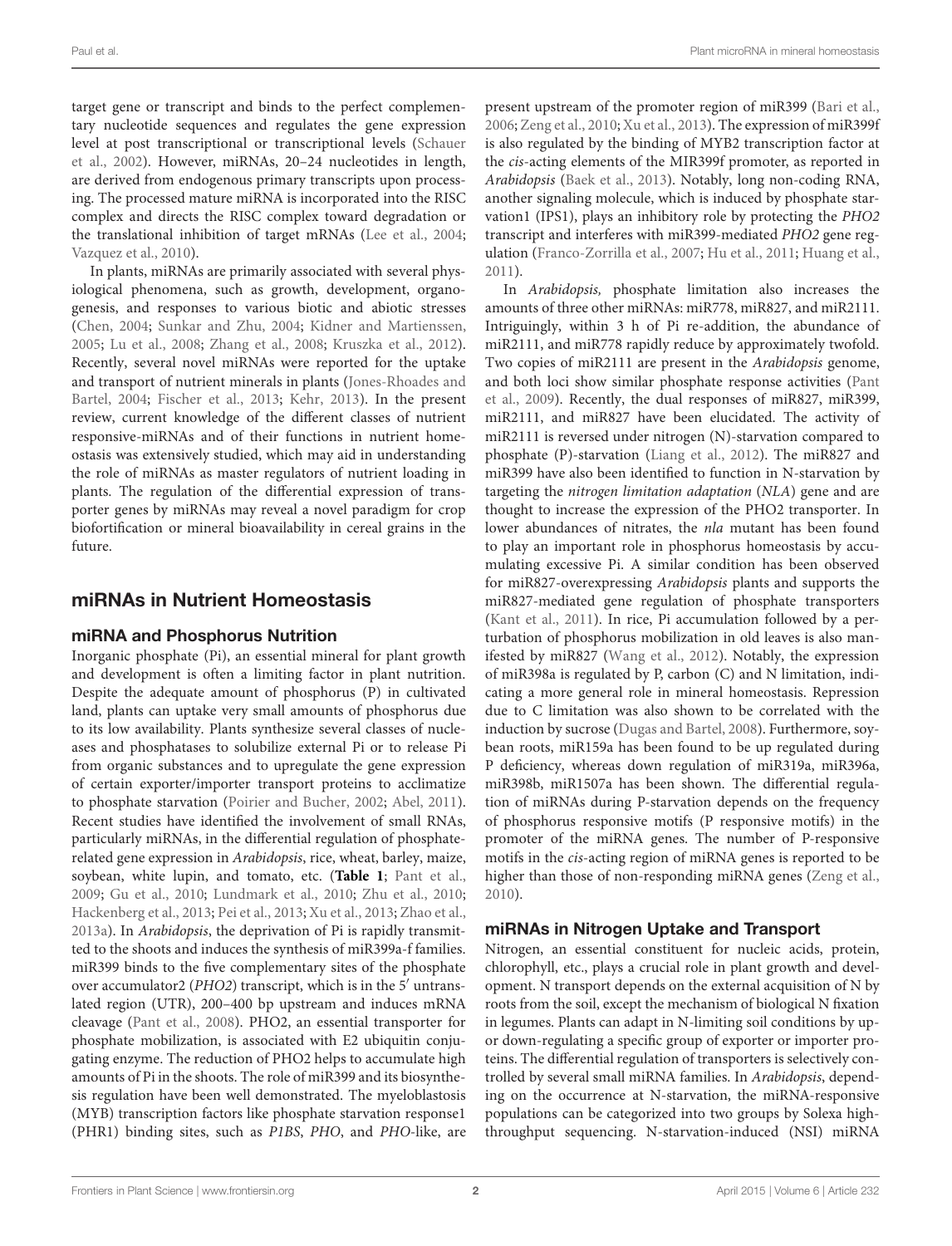| micro RNA<br>(miRNA) | Phosphorus (P)                | Nitrogen (N)                                               | Sulfur (S)               | Copper (Cu) | Manganese (Mn)            | Iron (Fe)          | Zinc (Zn)                  |
|----------------------|-------------------------------|------------------------------------------------------------|--------------------------|-------------|---------------------------|--------------------|----------------------------|
| miR156               | ↑<br>(White lupin)            | ↑<br>(Arabidopsis)                                         | ↑<br>(Brassica napus)    |             | ↑<br>(Phaseolus vulgaris) |                    |                            |
| miR156h              |                               | ↑<br>(Arabidopsis)                                         |                          |             |                           |                    |                            |
| miR157               |                               |                                                            |                          |             | ↑<br>(P. vulgaris)        |                    |                            |
| miR158               | ↑<br>(Tomato)                 |                                                            |                          |             |                           | ↑<br>(Arabidopsis) |                            |
| miR159               | ↑<br>(White lupin)            |                                                            |                          |             |                           | ↑<br>(Arabidopsis) |                            |
| miR159a              | ↑<br>(Soybean)                |                                                            |                          |             |                           |                    |                            |
| miR159b              | $\uparrow$<br>(Wheat)         |                                                            |                          |             |                           |                    |                            |
| miR160               | ↑<br>(White lupin)            | ↑<br>(Arabidopsis, Maize)                                  | ↑<br>(B. napus)          |             |                           |                    |                            |
| miR164               | $\uparrow$<br>(White lupin)   | ↑<br>(Maize leaves)                                        | $\uparrow$<br>(B. napus) |             | ↑<br>(P. vulgaris)        | ↑<br>(Arabidopsis) |                            |
| miR166               | ↑<br>(White lupin)            |                                                            |                          |             | ↑<br>(P. vulgaris)        |                    | ↑<br>(Sorghum<br>bicolor)  |
| miR167               | ↑<br>(Wheat)                  | ↓<br>(Arabidopsis, 1<br>maize)                             | ↑<br>(B. napus)          |             | ↑<br>(P. vulgaris)        |                    |                            |
| miR168               | ↑<br>(White lupin)            | ↑<br>(maize roots)                                         | ↑<br>(B. napus)          |             |                           |                    |                            |
| miR169               |                               | $\uparrow$<br>(Arabidopsis, Medicago<br>truncatula, maize) |                          |             | ↑<br>(P. vulgaris)        |                    |                            |
| miR169 (a-c)         |                               | ↓<br>Arabidopsis                                           |                          |             |                           |                    |                            |
| miR169 (d-g)         | ↑<br>(miR189g in<br>Tomato)   | ↑<br>Soybean                                               |                          |             |                           |                    |                            |
| miR169 (h-n)         |                               | $\downarrow$<br>Maize                                      |                          |             |                           |                    |                            |
| miR170               |                               |                                                            |                          |             | ↑<br>(P. vulgaris)        |                    |                            |
| miR171               |                               | (Arabidopsis)                                              |                          |             |                           |                    | ↑<br>(S. bicolor)          |
| miR172               | $\uparrow$<br>(Tomato)        | 个<br>(Arabidopsis, maize)                                  |                          |             | ↑<br>(P. vulgaris)        | ↑<br>(Arabidopsis) | $\uparrow$<br>(S. bicolor) |
| miR172b              | ↑<br>(Tomato)                 |                                                            |                          |             |                           |                    |                            |
| miR173               |                               |                                                            |                          |             |                           | ↑<br>(Arabidopsis) |                            |
| miR319               | ↑<br>(Tomato, White<br>lupin) | (Arabidopsis, maize)                                       |                          |             | ↑<br>(P. vulgaris)        |                    | ↑<br>(S. bicolor)          |
| miR319a              | ↓<br>(Soybean)                |                                                            |                          |             |                           |                    |                            |
| miR390               | ↓<br>(White lupin)            |                                                            |                          |             | ↑<br>(P. vulgaris)        |                    |                            |
| miR394               |                               |                                                            | ↑<br>(B. napus)          |             |                           | ↑<br>(Arabidopsis) |                            |
| miR395               | ↓<br>(White lupin)            | $+$<br>(Arabidopsis, maize)                                | $\uparrow$<br>(B. napus) |             | ↑<br>(P. vulgaris)        |                    |                            |

### <span id="page-2-0"></span>TABLE 1 | Differentially expressed miRNAs reported under different nutrient/metal (N, P, S, Cu, Mn, Fe, Zn) deprivation in various plant species.

*(Continued)*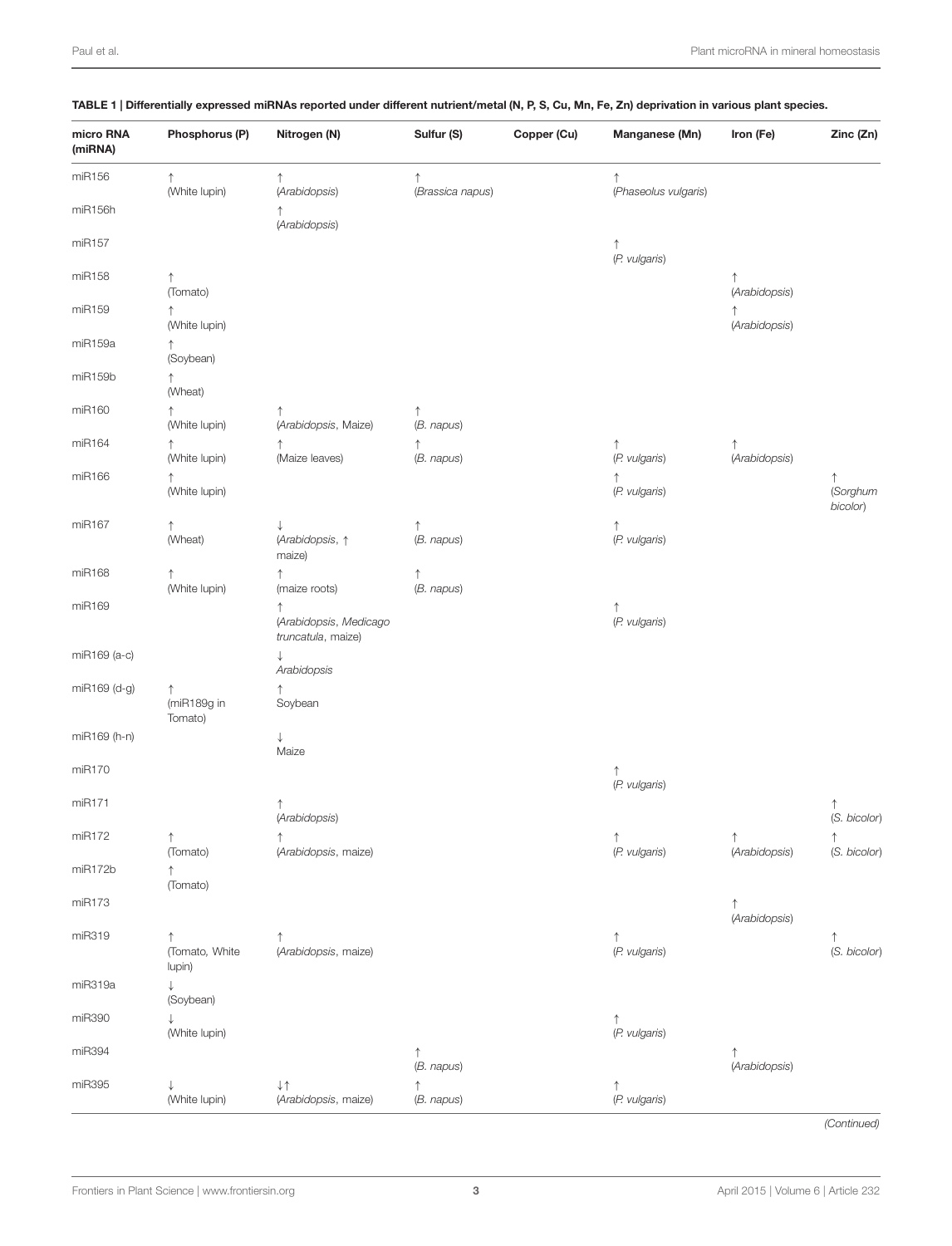### TABLE 1 | Continued

| micro RNA<br>(miRNA) | Phosphorus (P)                       | Nitrogen (N)                                 | Sulfur (S)      | Copper (Cu)        | Manganese (Mn)     | Iron (Fe)                     | Zinc (Zn)                             |
|----------------------|--------------------------------------|----------------------------------------------|-----------------|--------------------|--------------------|-------------------------------|---------------------------------------|
| miR396a              | ↑<br>(White lupin)<br>(Soybean)      |                                              |                 |                    | ↑<br>(P. vulgaris) |                               |                                       |
| miR397               |                                      | $\uparrow$<br>(Maize)                        |                 | ↑<br>(Arabidopsis) |                    | $\downarrow$<br>(Arabidopsis) |                                       |
| miR398a              | ↑<br>(Arabidopsis,<br>Tomato)        | ↑<br>(Arabidopsis, maize)                    |                 | ↑<br>(Arabidopsis) |                    | ↓<br>(Arabidopsis)            | $\uparrow \downarrow$<br>(S. bicolor) |
| miR398b              | ↓<br>(Soybean)                       |                                              |                 |                    |                    | ↓<br>(Arabidopsis)            |                                       |
| miR398c              |                                      |                                              |                 |                    |                    | $\downarrow$<br>(Arabidopsis) |                                       |
| miR398s              |                                      |                                              |                 |                    |                    | ↓<br>(Arabidopsis)            |                                       |
| miR399(a-f)          | ↑<br>(Arabidopsis,<br>Wheat, Tomato) | $\downarrow\uparrow$<br>(Arabidopsis, maize) | ↑<br>(B. napus) |                    |                    | ↓<br>(Arabidopsis)            | $\uparrow$<br>(S. bicolor)            |
| miR408               | $\downarrow$<br>(Wheat)              | $\uparrow$<br>(Maize)                        |                 | ↑<br>(Arabidopsis) |                    | $\downarrow$<br>(Arabidopsis) |                                       |
| miR437               | ↑<br>(White lupin)                   |                                              |                 |                    |                    |                               |                                       |
| miR447               | $\downarrow$<br>(White lupin)        |                                              |                 |                    |                    |                               |                                       |
| miR528               |                                      | ↑<br>(Maize)                                 |                 |                    |                    |                               | ↓<br>(S. bicolor)                     |
| miR771               | ↓<br>(Tomato)                        |                                              |                 |                    |                    |                               |                                       |
| miR775               | ↓<br>(Tomato)                        |                                              |                 |                    |                    |                               |                                       |
| miR778               | ↑<br>(Arabidopsis)                   |                                              |                 |                    |                    |                               |                                       |
| miR826               |                                      | ↑<br>(Arabidopsis)                           |                 |                    |                    |                               |                                       |
| miR827               | ↑<br>(Arabidopsis)                   | ↓<br>(Rice, maize)                           |                 |                    |                    |                               |                                       |
| miR829               |                                      | (Arabidopsis)                                |                 |                    |                    |                               |                                       |
| miR830               | ↑<br>(White lupin)                   |                                              |                 |                    |                    |                               |                                       |
| miR837-3p            | ↑<br>(Tomato)                        |                                              |                 |                    |                    |                               |                                       |
| miR839               |                                      | ↑<br>(Arabidopsis)                           |                 |                    |                    |                               |                                       |
| miR846               |                                      | ↑<br>(Arabidopsis)                           |                 |                    |                    |                               |                                       |
| miR850               |                                      | (Arabidopsis)                                |                 |                    |                    |                               |                                       |
| miR857               | $\uparrow$<br>(White lupin)          | (Arabidopsis)                                |                 | ↑<br>(Arabidopsis) |                    |                               |                                       |
| miR863               |                                      | (Arabidopsis)                                |                 |                    |                    |                               |                                       |
| miR896               | ↑<br>(White lupin)                   |                                              |                 |                    |                    |                               |                                       |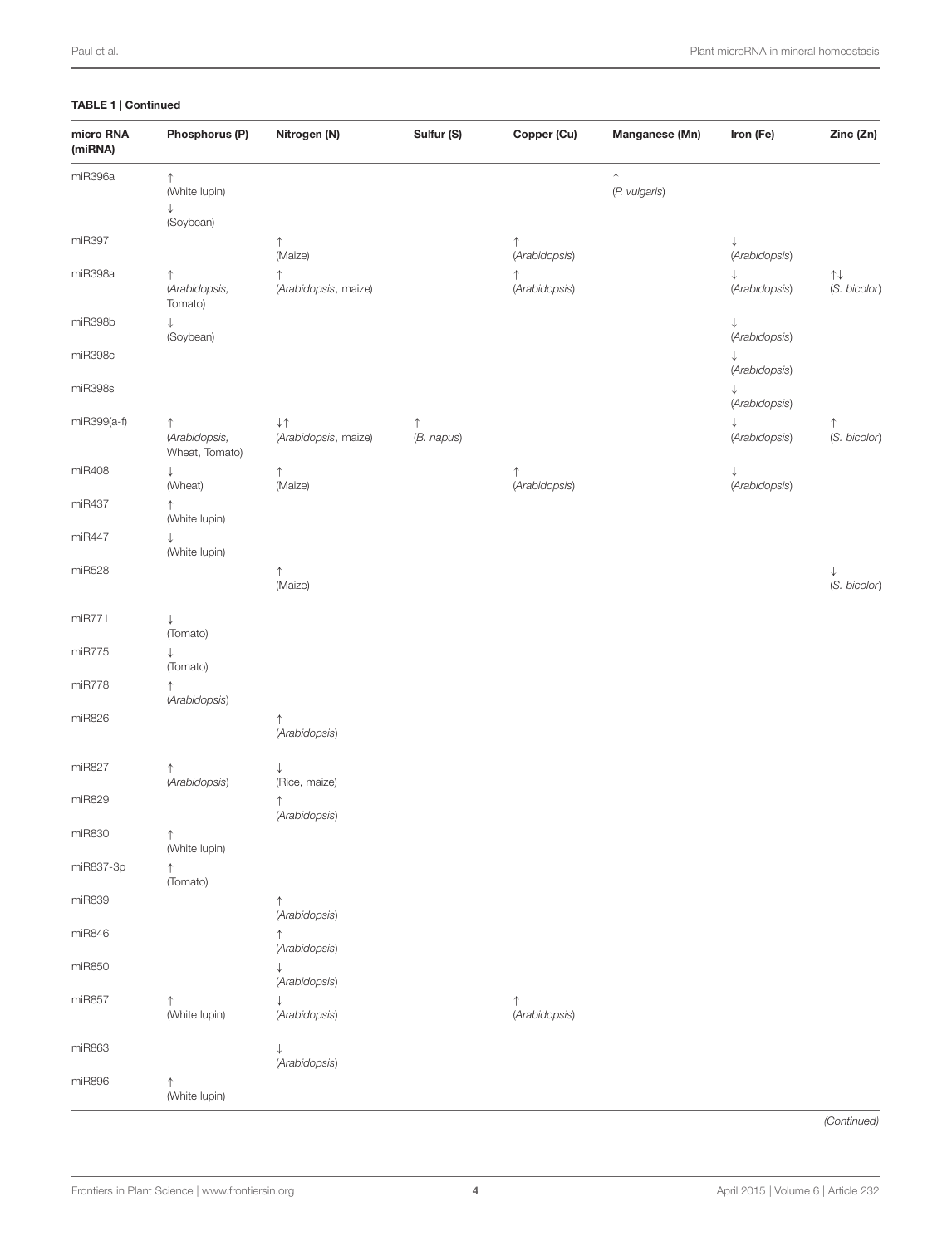| ----- - - - --------- |                    |                    |            |                    |                |               |          |
|-----------------------|--------------------|--------------------|------------|--------------------|----------------|---------------|----------|
| micro RNA<br>(miRNA)  | Phosphorus (P)     | Nitrogen (N)       | Sulfur (S) | Copper (Cu)        | Manganese (Mn) | Iron (Fe)     | Zinc(Zn) |
| miR1122               | ↑<br>(Wheat)       |                    |            |                    |                |               |          |
| miR1125               | (Wheat)            |                    |            |                    |                |               |          |
| miR1135               | ↑<br>(Wheat)       |                    |            |                    |                |               |          |
| miR1136               | ↑<br>(Wheat)       |                    |            |                    |                |               |          |
| miR1211               | ↓<br>(White lupin) |                    |            |                    |                |               |          |
| miR1222               | (White Lupin)      |                    |            |                    |                |               |          |
| miR1507a              | V<br>(Soybean)     |                    |            |                    |                |               |          |
| miR2111               | ᠰ<br>(Arabidopsis) | ↓<br>(Arabidopsis) |            | ᠰ<br>(Arabidopsis) |                | (Arabidopsis) |          |

#### TABLE 1 | Continued

families include several members, such as miR156, miR169, miR171, miR160, miR319, miR826, miR829, miR839, and miR846, whereas miR167, miR172, miR399, miR395, miR850, miR857, miR863, and miR827 are recognized as N-starvationsuppressed (NSS) miRNA group members [\(Liang et al.](#page-9-20), [2012;](#page-9-20) **[Table 1](#page-2-0)**). Furthermore, 15 and 14 miRNA families have been identified to be responsive in N-limiting conditions in rice and maize, respectively [\(Xu et al., 2011;](#page-10-12) [Nischal et al.](#page-9-23), [2012](#page-9-23)). The miR156 family in *Arabidopsis* has been found at the highest abundance, and miR156h is thought to be the most important among the three members of the miR156 family. On the contrary, miR172 is negatively regulated by miR156 and inhibits the reproductive phase by prolonging the juvenile period. In N-starvation, the induction of miRNA160 inhibits lateral root development, whereas miR170 hastens the growth of primary roots by targeting auxin response factor (ARF16/17) and SCL6 regulatory proteins, respectively [\(Liang et al.](#page-9-20), [2012](#page-9-20)). In contrast, the perturbation of miR167 biogenesis in N-limiting condition attenuates the expression of ARF6/8, which in turn facilitates the development of lateral and adventitious roots [\(Jones-Rhoades and Bartel,](#page-9-7) [2004](#page-9-7); [Gifford et al., 2008](#page-9-24)).

In *Medicago truncatula*, miR169 and miR172 play a pivotal role in nodule development by regulating the expression of the *HAP2* and *AP2* genes. The lower abundances of miR169 during N-limitation upregulates *HAP2* gene expression and the subsequent differentiation of nodule primordial by maintaining low N in the roots [\(Pant et al.](#page-9-11), [2009\)](#page-9-11). However, different members of the miR169 family, such as miR169a, miR169bc, miR169d-g, and miR169h-n, have been reported in different plant species of *Arabidopsis*, soybean, and maize, etc. They are actively associated with the up-regulation of nitrate transporters during N-starvation [\(Xu et al.](#page-10-12), [2011;](#page-10-12) [Zhao et al., 2011](#page-10-13), [2012,](#page-10-14) [2013b](#page-10-15); [Liang et al.](#page-9-20), [2012;](#page-9-20) [Wang et al., 2013b](#page-10-16)). Under low N availability, the expression of miR169d-g has been shown to be increased. miR169d-g exhibits a similar pattern of expression during P and sulfur (S) deficiencies, whereas other members are expressed differently [\(Liang et al.](#page-9-20), [2012\)](#page-9-20). Very recently,

miR172 was found to be exclusively expressed in the nodules of soybeans, targeting *Arabidopsis* homologous gene *APETALA*2 relat[ed transcription factors in response to P-starvation \(](#page-10-17)Yan et al., [2013](#page-10-17)).

## miRNAs in Sulfur Homeostasis

Sulfur (S), an indispensable inorganic mineral, is mainly taken up by roots in the form of sulfate from the soil. The S is assimilated into cysteine, methionine, glutathione, glucosinolate compounds, and various Fe–S proteins, cofactors, and lipoic acids, which are associated with both primary and secondary metabolism during stress [\(Rausch and Wachter](#page-9-25), [2005](#page-9-25)). In *Arabidopsis*, sulfate is transported through xylem or phloem via cell-specific transporters such as sulfate transporters1;1 (SULTR1;1), SULTR2;1, and SULTR2;2. The expression of the transporters is predominantly regulated by miR395 depending on S starvation or abundance [\(Kawashima et al., 2009](#page-9-26)). Intriguingly, sulfate limitation induces the expression of miR395 and its low affinity sulfate transporter SULTR2;1, in contrast to the inhibitory effect of sulfate deficiency. SULTR2;1 is primarily confined to the xylem parenchyma, whereas miR395 is highly abundant in the phloem parenchyma and plays crucial role in sulfate remobilization between leaves during sulfate deficiency [\(Liang and Yu](#page-9-27), [2010](#page-9-27)). The restriction of SULTR2;1 expression by miR395 in the xylem parenchyma facilitates the translocation of sulfate ions from the roots to the shoots. In addition, S deficiency leads to the elevated synthesis of SULFUR LIMITATION1 (SLIM1) protein in the roots, which in turn activates various sulfate transporters to enhance S uptake [\(Liang et al., 2010;](#page-9-28) [Kawashima et al.](#page-9-29), [2011\)](#page-9-29). The role of miR395 has also been elucidated in S assimilation by suppressing the expression of ATP sulfurylase genes, such as *APS1*, *APS3*, and *APS4*, which catalyze the first step of S assimilation [\(Matthewman et al., 2012](#page-9-30)). The expression levels of miR156, miR160, miR164, miR167, miR168, and miR394 are also modulat[ed by S deprivation, as observed in](#page-9-31) *Brassica napus* (Huang et al., [2010](#page-9-31)).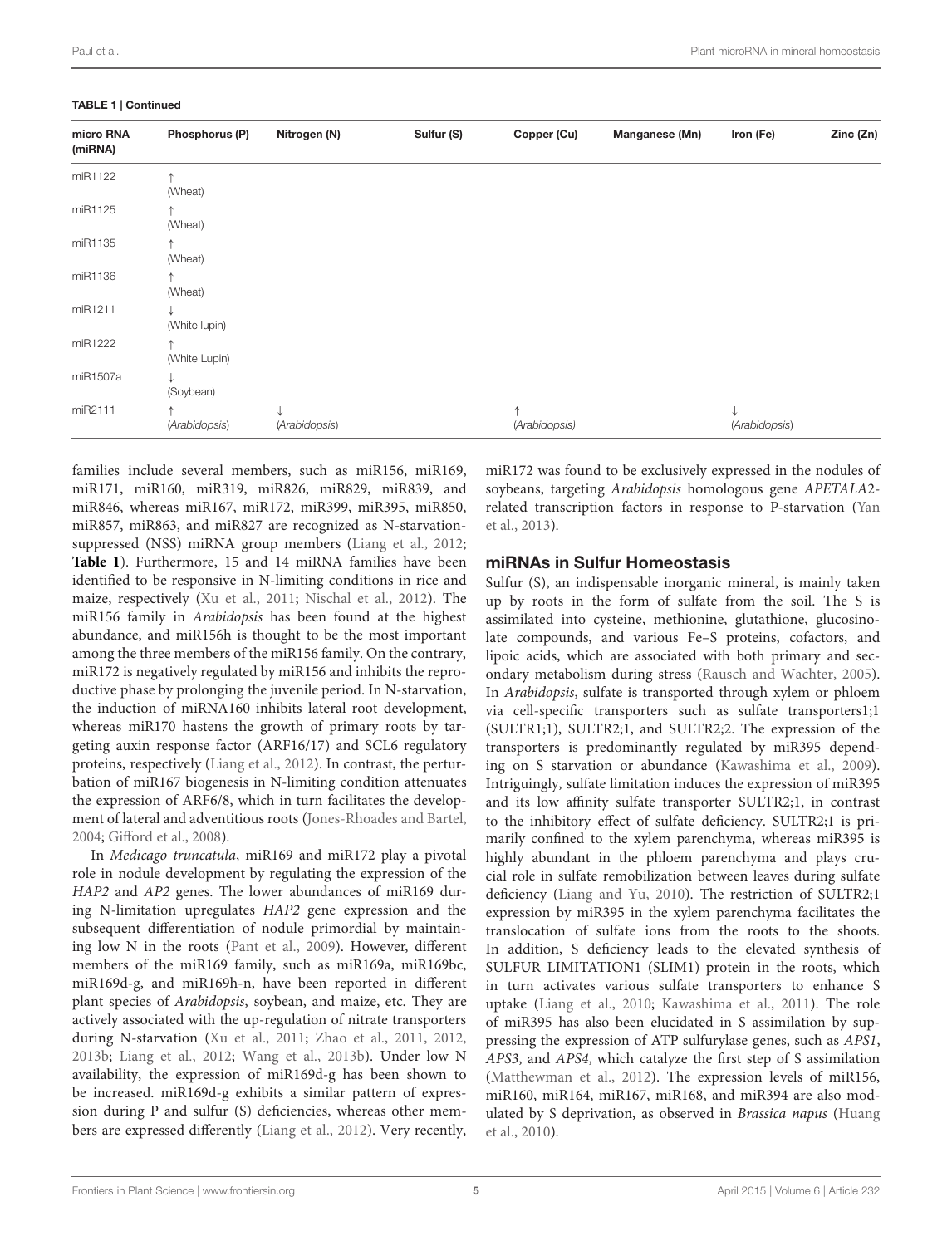## miRNAs in Copper Homeostasis

Copper (Cu) is an essential micronutrient that serves primarily as a cofactor of metabolic enzymes and protein complexes in the electron transport chain. It is an integral member of plastocyanin, which actively participates in the electron transport of chloroplast grana during photosynthesis. Cu plays an important role against oxidative stress responses by acting as a cofactor of Copper/Zinc superoxide dismutase (CSD). During Cu limitation, the induction of miR398 down regulates *CSD1*, *CSD2,* and Cu chaperones for superoxide dismutase *SOD1* (*CCS1*) gene expression [\(Sunkar et al.](#page-10-18), [2006](#page-10-18); [Beauclair et al.](#page-8-5), [2010](#page-8-5)). CCS1 is a chaperone protein that delivers the Cu ions to *CSD1* and *CSD2* apoprotein. Under Cu-deficient conditions, Cu/Zn superoxide function is replaced by iron (Fe) superoxide dismutase due to the low availability of Cu. The subunit of cytochrome C oxidase, the inner membrane protein of mitochondria encoded by *CYCLO MONOOXYGENASE* is also repressed by miR398 expression in *Arabidopsis* [\(Abdel-Ghany and Pilon, 2008](#page-8-6)). Other families of miRNAs, such as miR397, miR408, and miR857, have been found to be up regulated during Cu starvation, which in turn suppresses the expression of laccase and plastocyanin genes. The three laccase genes (*LAC*), such as *LAC3*, *LAC12*, and *LAC13*, are down regulated by miR408, and the mRNA of *LAC2*, *LAC4,* and *LAC17* are degraded by miR397. miR857 is primarily responsible for targeting *LAC7* transcripts. Notably, miRNAs related to Cu homeostasis facilitate plastocyanin biosynthesis by reducing the biosynthesis of non-essential Cu enzymes, thus ensuring Cu homeostasis by altering Cu availability among various groups of proteins [\(Gifford et al., 2008](#page-9-24)).

## miRNA in Other Mineral Homeostasis

Manganese (Mn), Fe, and Zinc (Zn) are essential minerals for plant growth and nutrition. Several miRNAs have been found to be up regulated during Mn starvation and are also associated with other mineral stresses. In *Phaseolus vulgaris*, miR319, miR169, miR396, miR170, miR164, miR390, miR395, miR166, miR172, miR157, miR156, and miR167 are up regulated during Mn toxicity and attenuate the expression of a wide group of genes, including various transcription factors such as *TEOSINTE-LIKE1*, *CYCLOIDEA*, *PROLIFERATING CELL FACTOR1* (*TCP*), *HAPLESS* (*HAP2*), *SCARECROW-LIKE*, *NO APICAL MERISTEM* (*NAC*), *Arabidopsis* transcription activation factor, *CUP SHAPED COTYLEDON,* serine threonine protein kinase, and *APETALA2*, etc. [\(Valdes-Lopez et al.](#page-10-19), [2010](#page-10-19)).

Iron and Zn are indispensable micronutrients for plants, as they are the major cofactors for several key metabolic enzymes, including Fe-S cluster proteins and ferredoxin molecules [\(Couturier et al., 2013](#page-9-32); [Forieri et al.](#page-9-33), [2013](#page-9-33)). Furthermore, the inadequate amounts of Fe and Zn that are stored in the edible parts of cereal grains play immense roles in human nutrition. The bioavailability of minerals in grains is directly associated with the uptake, transport, and loading of mineral ions [\(Aung et al.](#page-8-7), [2013](#page-8-7)). Recently, the miRNA-mediated regulation of Fe-related transporters and storage proteins were elucidated in *Arabidopsis*. miR398, one of the key activators for *CSD* gene expression during Cu deficiency, is also regulated by Fe deficiency but in an

opposite manner. Fe deficiency reduces the expression of miR397, miR398a, miR398b, miR398c, miR398s, miR399, miR408, and miR2111, whereas Cu deficiency increases their expression and in turn regulates the expression of *CSD1* and *CSD2* [\(Buhtz et al.](#page-8-8), [2010;](#page-8-8) [Waters et al., 2012](#page-10-20)). Therefore, the Cu-Fe interrelationship is another novel finding regarding the study of gene expression during Fe homeostasis. In addition, eight miRNAs from five families, including miR159, miR164, miR172, miR173, and miR394, were previously identified as Fe-responsive families from the small RNA library population in *Arabidopsis.* Intriguingly, the Fe deficiency responsive *cis*-acting elements1 and 2 (*IDE1*/*IDE2*) were found within the promoters of twenty-four miRNA genes in *Arabidopsis* and resemble the Fe-responsive gene families that are regulated during Fe deficiencies [\(Kong and Yang, 2010\)](#page-9-34). However, the roles of other miRNAs in Fe transport and storage have not been clearly established.

The Zn deficiency in *Sorghum bicolor* aggravates the upregulation of several miRNA families, such as miR166, miR171, miR172, miR398, miR399, and miR319, which in turn target many gene family members including transporters [\(Li et al.](#page-9-35), [2013\)](#page-9-35). Interestingly, two miRNA family members were found to be involved in the regulation of the expression of the *CSD* gene family but in an opposite manner. The upregulation of miR398 reduces the gene expression of *CSD* in the roots, whereas attenuated miR528 elevate the level of *CSD* transcripts in the seeds and the leaves. Furthermore, miRNAs maintain nutrient homeostasis by possessing an endogenous signal for the transport of micro and macronutrients [\(Liu et al.](#page-9-36), [2009;](#page-9-36) [Marín-González and Suárez-López, 2012](#page-9-37); [Kehr](#page-9-9), [2013\)](#page-9-9). The up- or downregulation of diverse miRNAs during other metal stresses, such as Al, Cd, Hg, and Cd stress, have also been reported and likely play a role in the adaptive mechanisms of plants by regulating the expression of various stressrelated genes [\(Zeng et al., 2012](#page-10-21); [Zhou et al., 2012](#page-10-22); [Zhang et al.](#page-10-23), [2013\)](#page-10-23).

# miRNAs in Systemic Mobility and Long-Distance Transport

After uptake by the roots, nutrients are allocated to the various storage parts of plants following long-distance transport. Xylem and phloem contribute to long-distance transport, and phloem-mediated communication plays an important role during nutrient stress. Phloem not only preserves the source-sink relationship but it also ensures cell-to-cell signal communication during different biotic and abiotic stress responses. Increasing evidence suggests that phloem-specific mRNAs coupled with small RNAs act as signaling molecules in different physiological responses, including nutrient transport under low nutrient conditions in several plant species [\(Varkonyi-Gasic et al., 2010](#page-10-24); [Kehr](#page-9-9), [2013](#page-9-9)). Recently, microarrays of *B. napus* have revealed the presence of a specific set of phloem sap-specific miRNAs that are accumulated during S and Cu deficiency and are distinct in the roots, leaves, and inflorescence axis [\(Buhtz et al., 2010\)](#page-8-8). miR395, which is known as sulfur deficiency responsive-miRNA, accumulates in phloem sap with miR399 and miR2111. miR399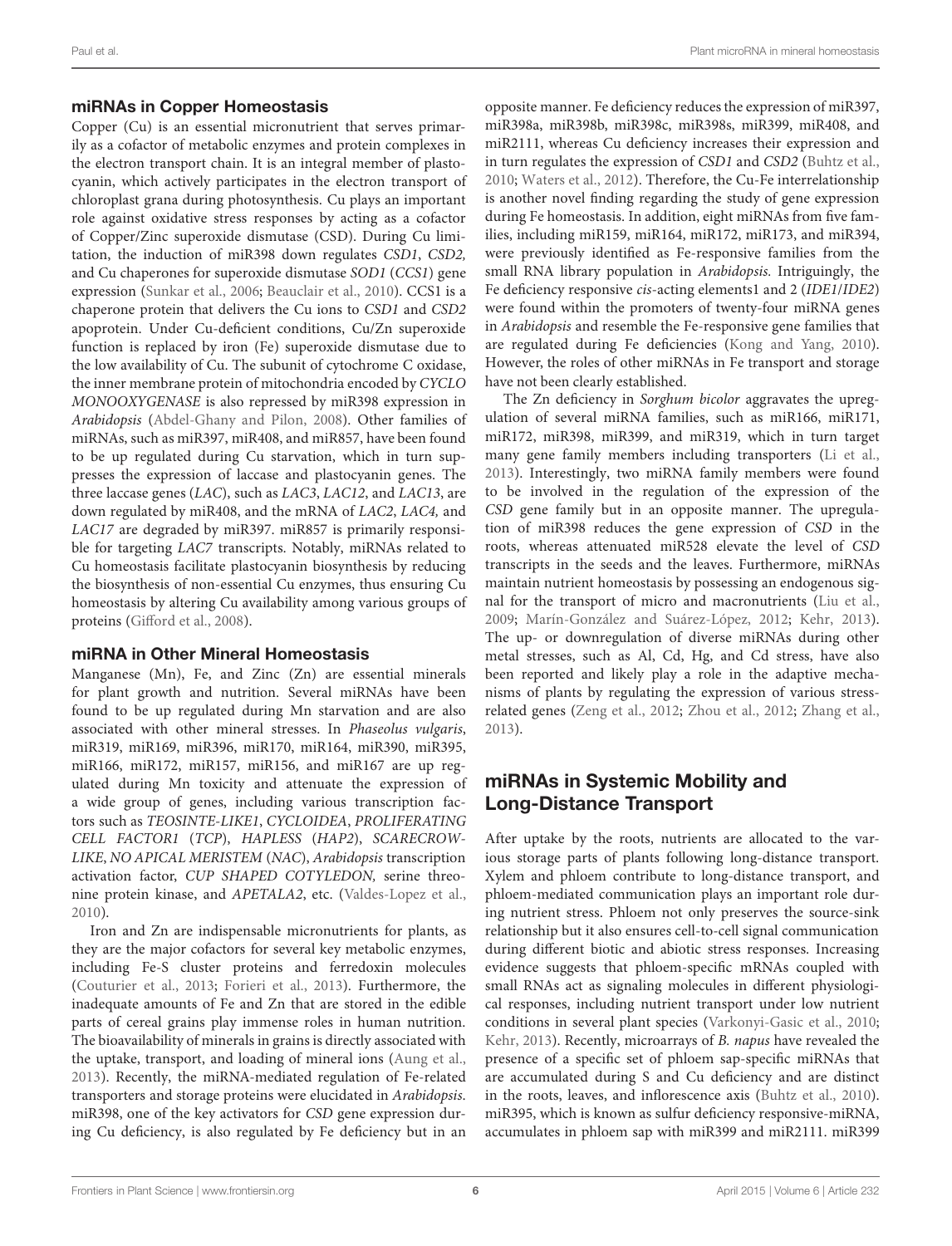| Nature of miRNA families |          | miR ID                                                                                                                                    | Frequencies of occurrence under<br>different low/high nutrient conditions | <b>Predicted target genes</b>                                                                                                                                                                                                                                                            |  |  |
|--------------------------|----------|-------------------------------------------------------------------------------------------------------------------------------------------|---------------------------------------------------------------------------|------------------------------------------------------------------------------------------------------------------------------------------------------------------------------------------------------------------------------------------------------------------------------------------|--|--|
| Conserved                | Highest  | miR164                                                                                                                                    | $5(P1, N2, S3, Mn5, Fe6)$                                                 | PHO2 <sup>1</sup> , NLA <sup>2</sup> , AP2 <sup>1,2,3</sup> , APS1 <sup>3</sup> , CSD1 <sup>4,6</sup> ,<br>CSD2 <sup>4,6</sup> , SOD1 <sup>4</sup> , CYCLOIDEA <sup>5</sup> , Fe-S Cluster<br>Proteins <sup>6</sup> . Fe transporters <sup>6,7</sup>                                     |  |  |
|                          |          | miR172                                                                                                                                    | $5(P1, N2, Mn5, Fe6, Zn7)$                                                |                                                                                                                                                                                                                                                                                          |  |  |
|                          |          | miR398                                                                                                                                    | $5(P1, N2, Cu4, Fe6, Zn7)$                                                |                                                                                                                                                                                                                                                                                          |  |  |
|                          |          | miR399                                                                                                                                    | $5(P1, N2, S3, Fe6, Zn7)$                                                 |                                                                                                                                                                                                                                                                                          |  |  |
|                          | High     | miR156, miR167, miR395                                                                                                                    | 4 ( $P^1$ , $N^2$ , $S^3$ , $Mn^5$ )                                      | ARF6 <sup>1</sup> , ARF8 <sup>1,2</sup> , NAC <sup>5</sup> , TEOSINTE-LIKE1 <sup>5</sup><br>SCARECROW-LIKE <sup>5</sup> , APS1 <sup>3</sup> , APS3 <sup>3</sup> , APS4 <sup>3</sup> ,<br>SULTR1;13, SULTR 2;13, SULTR 2;23, CSD14,<br>CSD2 <sup>4</sup> , Fe transporters <sup>6,7</sup> |  |  |
|                          |          | miR319                                                                                                                                    | 4 ( $P^1$ , $N^2$ , $Mn^5$ , $Zn^7$ )                                     |                                                                                                                                                                                                                                                                                          |  |  |
|                          |          | miR408, miR2111                                                                                                                           | 4 ( $P^1$ , $N^2$ , $Cu^4$ , $Fe^6$ )                                     |                                                                                                                                                                                                                                                                                          |  |  |
|                          | Moderate | miR160, miR168                                                                                                                            | $3 (P1, N2, S3)$                                                          | ARF16 <sup>2</sup> , ARF 17 <sup>1,2</sup> , NLA <sup>2</sup> , APS1 <sup>3</sup> , LAC2 <sup>4</sup> , LAC<br>44, LAC 74, LAC 174, PLASTOCYNIN <sup>4</sup> , Fe-S<br>Cluster Proteins3,6, Fe transporters6,7                                                                           |  |  |
|                          |          | miR166                                                                                                                                    | $3(P1, N2, Zn7)$                                                          |                                                                                                                                                                                                                                                                                          |  |  |
|                          |          | miR397                                                                                                                                    | $3 (N^2, Cu^4, Fe^6)$                                                     |                                                                                                                                                                                                                                                                                          |  |  |
|                          |          | miR857                                                                                                                                    | $3 (P1, N2, Cu4)$                                                         |                                                                                                                                                                                                                                                                                          |  |  |
|                          | Less     | miR158, miR159                                                                                                                            | 2(P <sup>1</sup> , Fe <sup>6</sup> )                                      | HAP2 <sup>2</sup> . PROLIFERATING CELL FACTOR1 <sup>5</sup> .<br>SCL6 <sup>2</sup> , NLA <sup>2</sup> , SERINE THREONINE PROTEIN<br>KINASE <sup>5</sup> , AP2 <sup>1,2,3</sup> , Fe-S Cluster Proteins <sup>3,6</sup> ,<br>FERRIDOXIN <sup>6</sup> , Iron transporters <sup>6,7</sup>    |  |  |
|                          |          | miR169, miR170                                                                                                                            | $2 (N^2, Mn^5)$                                                           |                                                                                                                                                                                                                                                                                          |  |  |
|                          |          | miR171, miR528                                                                                                                            | $2(N^2, Zn^7)$                                                            |                                                                                                                                                                                                                                                                                          |  |  |
|                          |          | miR390, miR396                                                                                                                            | 2(P <sup>1</sup> , Mn <sup>5</sup> )                                      |                                                                                                                                                                                                                                                                                          |  |  |
|                          |          | miR394                                                                                                                                    | $2(S^3, Fe^6)$                                                            |                                                                                                                                                                                                                                                                                          |  |  |
|                          |          | miR827                                                                                                                                    | 2(P <sup>1</sup> , N <sup>2</sup> )                                       |                                                                                                                                                                                                                                                                                          |  |  |
| Unique                   |          | miR437, miR447, miR771,<br>miR775, miR778, miR830,<br>miR837, miR896, miR1122,<br>miR1125, miR1135, miR1136,<br>miR1211, miR1222, miR1507 | P                                                                         | PHO2, ARF6, ARF8, AP2                                                                                                                                                                                                                                                                    |  |  |
|                          |          | miR826, miR829, miR839,<br>miR846, miR850, miR863,                                                                                        | N                                                                         | NLA, ARF6, ARF8, ARF16, ARF18, HAP2, AP2                                                                                                                                                                                                                                                 |  |  |
|                          |          | miR173                                                                                                                                    | Fe                                                                        | Fe-S Cluster Proteins,<br>FERRIDOXIN, Fe transporters                                                                                                                                                                                                                                    |  |  |

#### <span id="page-6-0"></span>TABLE 2 | Categorization of "conserved" and "unique" miRNAs under different nutrient stress and their predicted target genes.

*1,2,3,4,5,6,7 denote P, N, S, Cu, Mn, Fe, and Zn-mediated target gene regulation, respectively.*

and miR2111, the phosphate starvation responsive miRNAs, have also been found in phloem sap under Cu-deficient conditions [\(Abdel-Ghany and Pilon](#page-8-6), [2008;](#page-8-6) [Pant et al.](#page-9-16), [2008;](#page-9-16) [Buhtz et al.,](#page-8-8) [2010](#page-8-8)). miR399d, the member of miRNA399 family, exhibits longdistance transport from the shoots to the roots via phloem, conjugated with small RNA binding proteins, exemplified by *Cucurbita maxima* phloem small RNA binding protein 1 (*Cm*PSRP1) and *C. maxima* phloem protein 16 (*Cm*PP16; [Pant et al.](#page-9-11), [2009](#page-9-11)). Furthermore, grafting experiments in the *Arabidopsis* mutant, *hen-1-1*, corroborates the mobility of miR399 and miR395 from the shoots to the roots via phloem, thus transmitting signals during nutrient deficiency. Interestingly, the translocation of miR395 was found to down-regulate only *APS4* but not *APS1* or *AtSULTR2;1*. On the other hand, miR158 in phloem sap appears to play an important role in nutrient transport by targeting lipase and xyloglucan fucosyltransferase genes during Fe deficiency, whereas miR172 was found to play an essential role in tuber

formation and is considered as a phloem-specific signaling intermediate for plant growth and development [\(Martin et al.](#page-9-38), [2009](#page-9-38); [Kasai et al., 2010](#page-9-39)).

# Conserved Groups of miRNAs in Nutrient Homeostasis

microRNAs play an crucial role in nutrient homeostasis by altering gene expression in plants. A single miRNA family has been reported to take part in different nutrient homeostasis conditions, thus playing orchestrated roles as signaling intermediates in several metabolic pathways. For example, two families of miRNAs, the miR169 and miR172 families are exclusively found in nodules and are involved in N, P, and Mn stresses. In addition, elevated levels of miR167 and miR395 during N and S starvation have been reported. These findings can be attributed to the fact that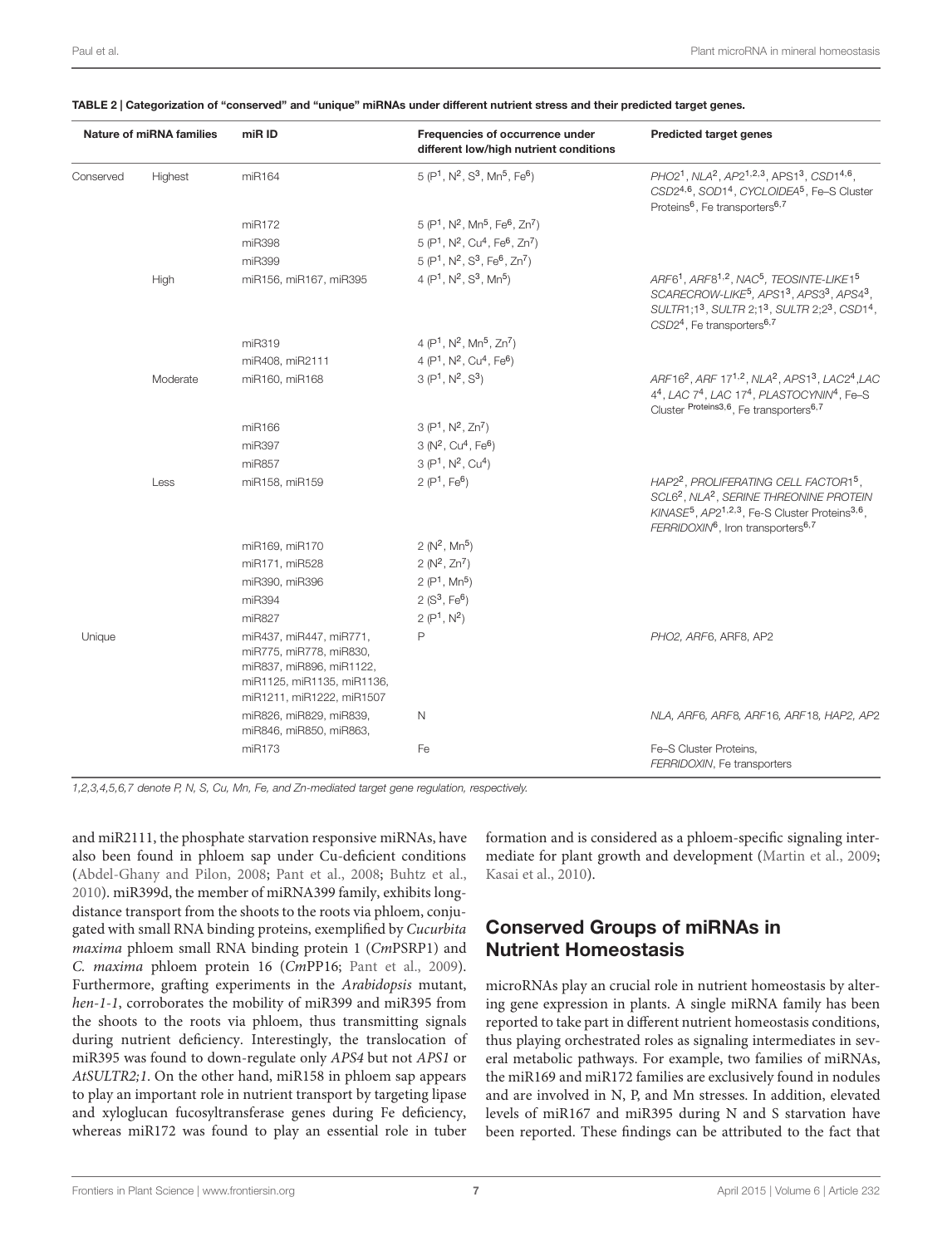#### <span id="page-7-0"></span>TABLE 3 | Some probable future strategies for improvement of plant nutrition associated with miRNAs research.

| <b>Future strategies</b>                                                        | Purpose to be solved    |
|---------------------------------------------------------------------------------|-------------------------|
| Investigation of novel miRNAs and their role in phytate biosynthesis like       | Alternative approach fo |
| requlation of different inositol phosphate kinase genes, alteration of specific | mineral biavailability  |
| miRNA expression by overexpression or genome editing                            |                         |
| Role of miRNAs in regulation of nitrate transporters and metabolic enzymes      | Improvement of biomas   |

such as aspartate amino transferase, glutamine synthase, glutamate dehydrogenase

Role of miRNAs in different groups of Fe and Zn transporters from roots to seed, miRNA promoter/ genome editing

Identification of root specific novel miRNAs under nutrient stress and investigation the role of miRNA- mediated miRNA activation or removal of supressors of transporters

ch for combating the phytate barrier in grains to increase the

Imass production in crops (since nitrogen and carbon ration is crucial for biomass)

Improvement of transport and allocation of Fe and Zn in seeds

Improvement of nutrient uptake by roots by overexpression of miRNAs

Novel phloem-specific miRNAs under nutrient stress Studying the signal transduction mechanism during long distance transport, interconnecting relationships among different nutrient transport Novel miRNA under different nutrient stress Central signaling role of regulatory network between different metabolic pathways Role of miRNAs in down-regulation of heavy metal transporters Development of heavy metals or arsenic tolerant plants by overexpressing specific group of miRNAs



<span id="page-7-1"></span>gene expression (4) Reduction of miRNA biosynthesis (5) further stabilizes transporter gene expression (6) and more nutrients are transported. Signal molecules can induce phloem specific small or miRNA biosynthesis (7) which in turn regulates the mobility of nutrients through phloem by activating the

nutrient stress responsive-activator (12) or inducer to mitigate the activity of low nutrient stress responsive-activator (13) Effector molecules can also reduce the biosynthesis of phloem specific miRNA or small RNA families and the phloem mediated transport is regulated.

some common transcription factors activated by N and S-stress responses are responsible for the biosynthesis of these two miR-NAs. The up-regulation of miR319 and miR396 during N and Mn starvation also supports the hypothesis [\(Valdes-Lopez et al.](#page-10-19), [2010](#page-10-19)). In this review, based on the abundances during various nutritional stresses, many families of miRNAs can be categorized into four conserved groups (**[Table 2](#page-6-0)**). In different plant species, miR164, miR172, miR398, and miR399 are involved in the homeostasis of five different nutrients, thus representing the highest conserved group. miR156, miR167, miR395, miR319, miR408,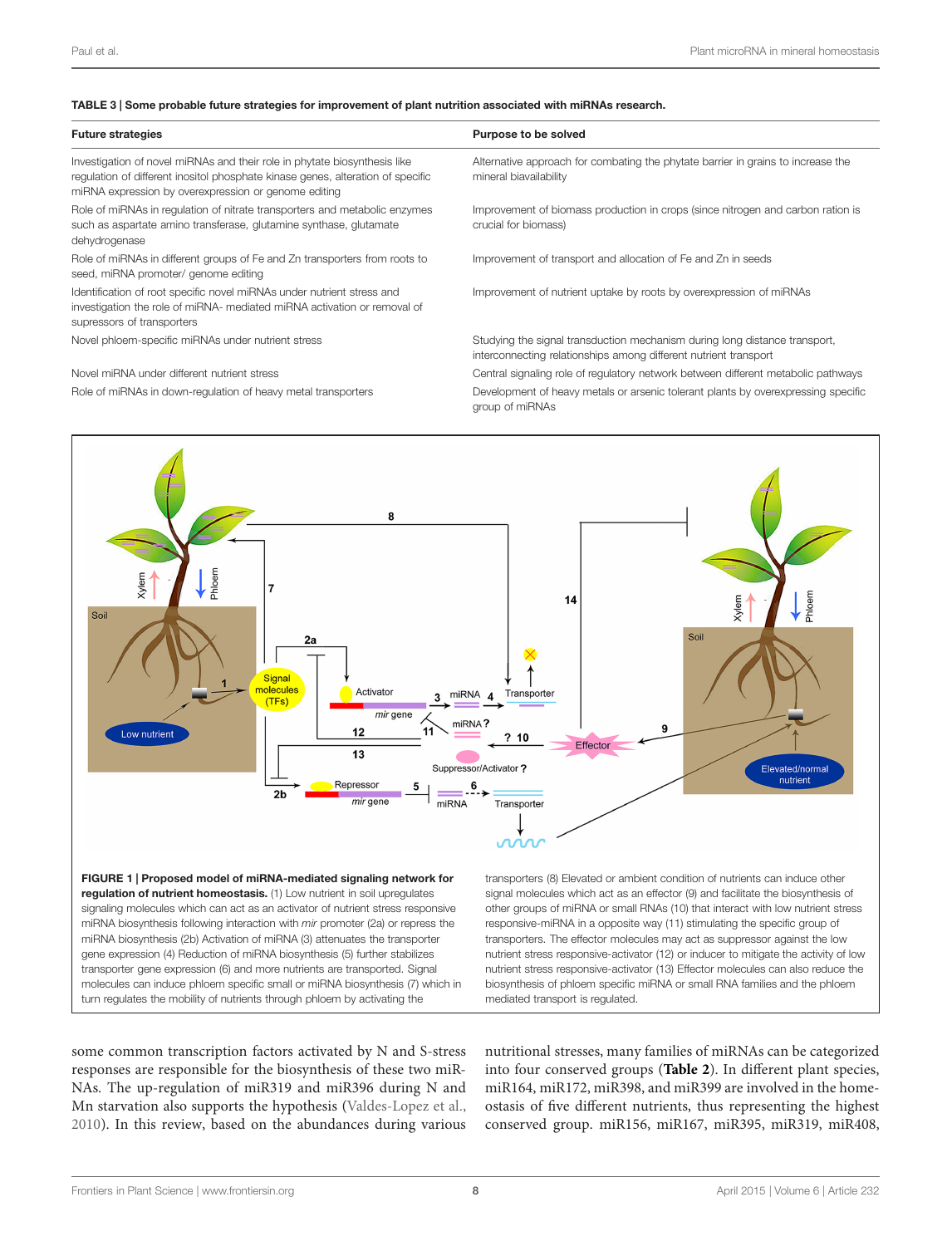and miR2111 are classified as highly conserved depending on their up-regulation during the four types of nutrient stress responses. miR160, miR168, miR166, miR397, and miR857 are categorized as moderately conserved (abundance frequencies three times), and miR158, miR159, miR169, miR170, miR171, miR528, miR390, miR396, miR394, and miR827 belong to the least conserved group (twice abundance frequencies). A particular miRNA can regulate different nutritional homeostasis conditions by up- or down-regulating the expression of various target genes (**[Table 2](#page-6-0)**), which suggests a common signaling role of miRNAs in the regulation of diverse nutritional stress responses. Other unique miRNAs also have been identified in some plant species during particular nutrient stress responses, and their roles in the homeostasis of other nutrients should be investigated in the future.

# Concluding Remarks and Future **Perspectives**

Major research endeavors have focused on the genetic regulation of P and N transporters under the respective nutrient stress conditions. Future approaches for miRNA-mediated regulation of nutrient transporters and other metabolic enzymes and their implementation in future biotechnological research are summarized in **[Table 3](#page-7-0)**. Because phytate is an important source of inorganic phosphorus, the role of miRNAs in phosphate metabolism, including inositol phosphate or phytic acid biosynthesis is a promising arena for future research. Nitrate metabolism and the N to C ratio determine the biomass of cereals. The roles of miRNA in the regulation of nitrate transporters and metabolism, including several enzymes such as aspartate amino transferase, glutamine synthase, and glutamate dehydrogenase, should be more extensively investigated. Regarding metal homeostasis, future investigations on differentially expressed-miRNAs and their regulatory roles in various Fe and Zn transporters may aid in the development of a novel platform for Fe and Zn loading in cereal grains. Fe and Zn, two important dietary nutrients, are found only in small amount in the consumable parts of cereal

# References

- <span id="page-8-6"></span>Abdel-Ghany, S. E., and Pilon, M. (2008). MicroRNA-mediated systemic downregulation of copper protein expression in response to low copper availability in *Arabidopsis*. *J. Biol. Chem.* 283, 15932–15945. doi: 10.1074/jbc.M801406200
- <span id="page-8-2"></span>Abel, S. (2011). Phosphate sensing in root development. *Curr. Opin. Plant Biol.* 14, 303–309. doi: 10.1016/j.pbi.2011.04.007
- <span id="page-8-7"></span>Aung, M. S., Masuda, H., Kobayashi, T., Nakanishi, H., Yamakawa, T., and Nishizawa, N. K. (2013). Iron biofortification of Myanmar rice. *Front. Plant Sci.* 4:158. doi: 10.3389/fpls.2013.00158
- <span id="page-8-4"></span>Baek, D., Kim, M. C., Chun, H. J., Kang, S., Park, H. C., Shin, G., et al. (2013). Regulation of miR399f transcription by AtMYB2 affects phosphate starvation responses in *Arabidopsis*. *Plant Physiol.* 161, 362–373. doi: 10.1104/pp.112.205922
- <span id="page-8-3"></span>Bari, R., Pant, B. D., Stitt, M., and Scheible, W. R. (2006). PHO2, microRNA399, and PHR1 define a phosphate-signaling pathway in plants. *Plant Physiol.* 141, 988–999. doi: 10.1104/pp.106.079707

grains. To increase the content of these metals in milled grain, various biotechnological strategies have been utilized [\(Paul et al.](#page-9-40), [2013](#page-9-40); [Wang et al., 2013a](#page-10-25); [Borrill et al., 2014](#page-8-9); [Khan et al., 2014](#page-9-41)). However, the role of miRNAs in regulating specific transporters or transcription factors in Fe nutrition has not been studied extensively to date. The Fe-related gene regulation mechanism is important for understanding Fe nutrition and may elucidate the clear scenario of gene regulation during nutrient homeostasis.

microRNAs-mediated signal transduction during low/high nutrient stress is a fascinating topic of plant nutrition research. The alteration of nutrient levels in soil can trigger specific signaling molecules that act as repressors of target nutrient responsivemiRNAs. The decreased accumulation of miRNAs subsequently stabilizes the expression of transporters (**[Figure 1](#page-7-1)**). On contrary, the optimal conditions or higher amounts of nutrients can trigger a specific group of miRNAs/small RNAs that directly affect the transporter (as exemplified by the phosphate transporter) or induce other miRNAs that suppress the expression of repressor genes. Therefore, the differential expression of miRNAs and their regulation under nutrient stress provide valuable information. The discovery of phloem-specific novel miRNAs during nutrient starvation and their cell-to-cell transmission will lead to a better understanding of the interrelationship among different nutrients. The identification of promoter regions of specific up- or downregulated miRNAs that are responsive to micronutrient stresses and the subsequent development of knock-out mutants by inducing mutation in *cis*-acting elements using targeted genomeediting technologies, such as transcription activator-like effector nuclease (TALEN) or clustered regularly interspaced short palindromic repeats -CRISPR-associated 9 (CRISPR-Cas9) techniques, may lead to essential crop-improvement strategies in the future.

## Acknowledgments

We record our special thanks to the Department of Biotechnology (DBT) of Government of India and University Grants Commission (UGC) for financial support for different research projects in the laboratories.

- <span id="page-8-0"></span>Bartel, D. P. (2004). MicroRNAs: genomics, biogenesis, mechanism, and function. *Cell* 116, 281–297. doi: 10.1016/S0092-8674(04)0 0045-5
- <span id="page-8-5"></span>Beauclair, L., Yu, A., and Bouche, N. (2010). microRNA directed cleavage and translational repression of the copper chaperone for superoxide dismutase mRNA in *Arabidopsis. Plant J*. 62, 454–462. doi: 10.1111/j.1365- 313X.2010.04162.x
- <span id="page-8-9"></span>Borrill, P., Connorton, J. M., Balk, J., Miller, A. J., Sanders, D., and Uauy, C. (2014). Biofortification of wheat grain with iron and zinc: integrating novel genomic resources and knowledge from model crops. *Front. Plant Sci.* 5:53. doi: 10.3389/fpls.2014.00053
- <span id="page-8-8"></span>Buhtz, A., Pieritz, J., Springer, F., and Kehr, J. (2010). Phloem small RNAs, nutrient stress responses, and systemic mobility. *BMC Plant Biol.* 10:64. doi: 10.1186/1471-2229-10-64
- <span id="page-8-1"></span>Chen, X. (2004). A microRNA as a translational repressor of APETALA2 in *Arabidopsis* flower development. *Science* 303, 2022–2025. doi: 10.1126/science.1088060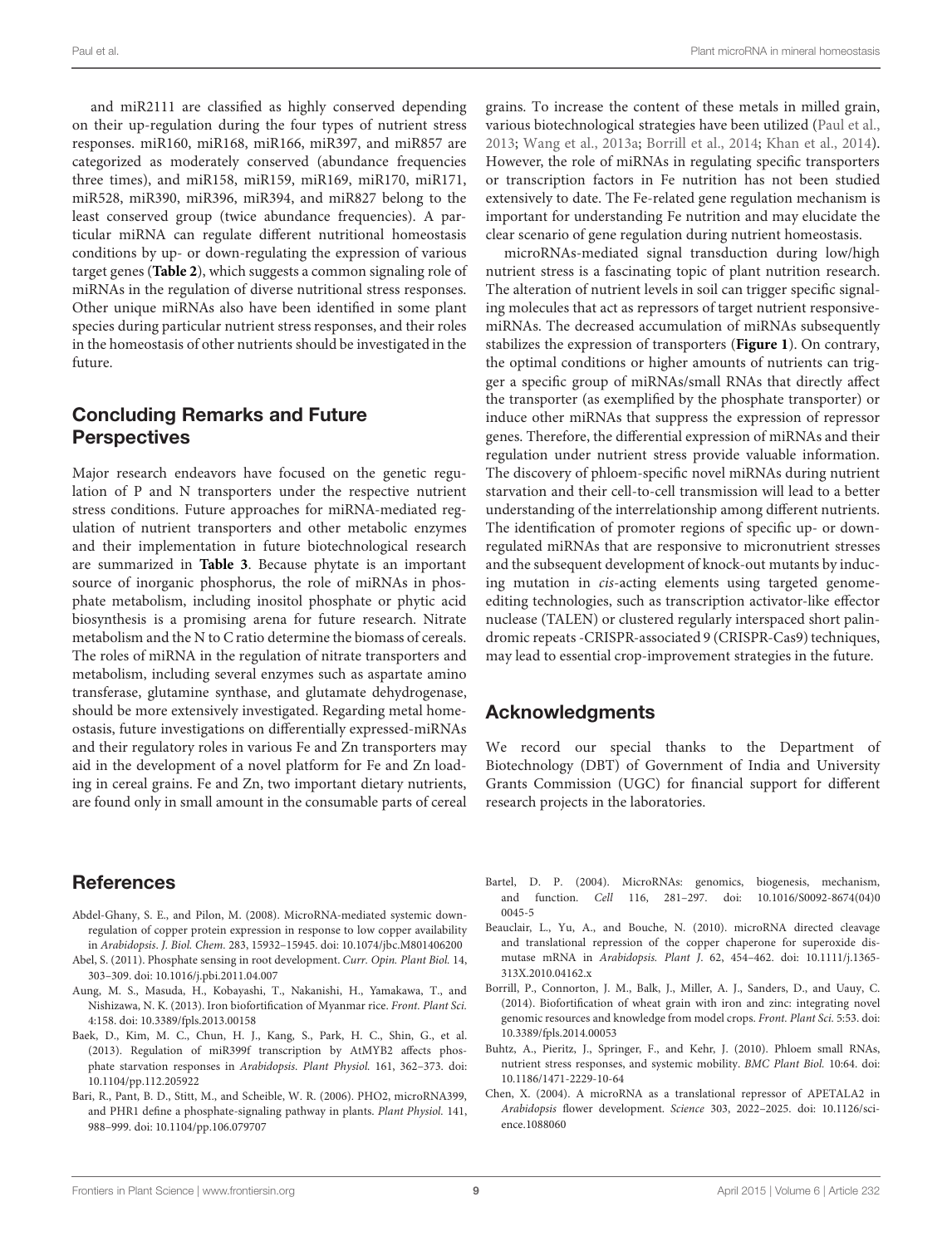- <span id="page-9-32"></span>Couturier, J., Touraine, B., Briat, J.-F., Gaymard, F., and Rouhier, N. (2013). The iron-sulfur cluster assembly machineries in plants: current knowledge and open questions. *Front. Plant Sci.* 4:259. doi: 10.3389/fpls.2013.00259
- <span id="page-9-22"></span>Dugas, D. V., and Bartel, B. (2008). Sucrose induction of *Arabidopsis* miR398 represses two Cu/Zn superoxide dismutases. *Plant Mol. Biol.* 67, 403–417. doi: 10.1007/s11103-008-9329-1
- <span id="page-9-8"></span>Fischer, J. J., Beatty, P. H., Good, A. G., and Muench, D. G. (2013). Manipulation of microRNA expression to improve nitrogen use efficiency. *Plant Sci.* 210, 70–81. doi: 10.1016/j.plantsci.2013.05.009
- <span id="page-9-33"></span>Forieri, I., Wirtz, M., and Hell, R. (2013). Toward new perspectives on the interaction of iron and sulfur metabolism in plants. *Front. Plant Sci.* 4:357. doi: 10.3389/fpls.2013.00357
- <span id="page-9-17"></span>Franco-Zorrilla, J. M., Valli, A., Todesco, M., Mateos, I., Puga, M. I., Rubio-Somoza, I., et al. (2007). Target mimicry provides a new mechanism for regulation of microRNA activity. *Nat. Genet.* 39, 1033–1037. doi: 10.1038/ng2079
- <span id="page-9-24"></span>Gifford, M. L., Dean, A., Gutierrez, R. A., Coruzzi, G. M., and Birnbaum, K. D. (2008). Cell-specific nitrogen responses mediate developmental plasticity. *Proc. Natl. Acad. Sci. U.S.A.* 105, 803–808. doi: 10.1073/pnas.0709559105
- <span id="page-9-12"></span>Gu, M., Xu, K., Chen, A., Zhu, Y., Tang, G., Xu, G., et al. (2010). Expression analysis suggests potential roles of microRNAs for phosphate and arbuscular mycorrhizal signaling in *Solanum lycopersicum*. *Physiol. Plant.* 138, 226–237. doi: 10.1111/j.1399-3054.2009.01320
- <span id="page-9-14"></span>Hackenberg, M., Huang, P. J., Huang, C. Y., Shi, B. J., Gustafson, P., and Langridge, P. A. (2013). Comprehensive expression profile of microRNAs and other classes of non-coding small RNAs in barley under phosphorous-deficient and -sufficient conditions. *DNA Res.* 20, 109–125. doi: 10.1093/dnares/dss037
- <span id="page-9-18"></span>Hu, B., Zhu, C., Li, F., Tang, J., Wang, Y., Lin, A., et al. (2011). LEAF TIP NECROSIS1 plays a pivotal role in the regulation of multiple phosphate starvation responses in rice. *Plant Physiol.* 156, 1101–1115. doi: 10.1104/pp.110.170209
- <span id="page-9-19"></span>Huang, C. Y., Shirley, N., Genc, Y., Shi, B., and Langridge, P. (2011). Phosphate utilization efficiency correlates with expression of low-affinity phosphate transporters and noncoding RNA, IPS1, in barley. *Plant Physiol.* 156, 1217–1229. doi: 10.1104/pp.111.178459
- <span id="page-9-31"></span>Huang, S. Q., Xiang, A. L., Che, L. L., Chen, S., Li, H., Song, J. B., et al. (2010). A set of miRNAs *Brassica napus* in response to sulphate deficiency and cadmium stress. *Plant Biotechol. J.* 8, 887–899. doi: 10.1111/j.1467-7652.2010.00517
- <span id="page-9-1"></span>Jamalkandi, S. A., and Masoudi-Nejad, A. (2009). Reconstruction of *Arabidopsis thaliana* fully integrated small RNA pathway. *Funct. Integr. Genomics* 9, 419– 432. doi: 10.1007/s10142-009-0141-z
- <span id="page-9-7"></span>Jones-Rhoades, M. W., and Bartel, D. P. (2004). Computational identification of plant microRNAs and their targets, including a stress-induced miRNA. *Mol. Cell.* 14, 787–99. doi: 10.1016/j.molcel.2004.05.027
- <span id="page-9-0"></span>Jung, J. K. H., and McCouch, S. (2013). Getting to the roots of it: genetic and hormonal control of root architecture. *Front. Plant Sci.* 4:186. doi: 10.3389/fpls.2013.00186
- <span id="page-9-21"></span>Kant, S., Peng, M., and Rothstein, S. J. (2011). Genetic regulation by NLA and microRNA827 for maintaining nitrate-dependent phosphate homeostasis in *Arabidopsis*. *PLoS Genet.* 7:e1002021. doi: 10.1371/journal.pgen.1002021
- <span id="page-9-39"></span>Kasai, A., Kanehira, A., and Harada, T. (2010). miR172 can move longdistances in *Nicotiana benthamiana*. *Open Plant Sci. J.* 4, 1–6.
- <span id="page-9-29"></span>Kawashima, C. G., Matthewman, C. A., Huang, S., Lee, B. R., Yoshimoto, N., Koprivova, A., et al. (2011). Interplay of SLIM1 and miR395 in the regulation of sulfate assimilation *Arabidopsis*. *Plant J.* 66, 863–876. doi: 10.1111/j.1365- 313X.2011.04547.x
- <span id="page-9-26"></span>Kawashima, C. G., Yoshimoto, N., Maruyama-Nakashita, A., Tsuchiya, Y. N., Saito, K., and Takahashi, H. (2009). Sulphur starvation induces the expression of microRNA-395 and one of its target genes but in different cell types. *Plant J.* 57, 313–321. doi: 10.1111/j.1365-313X.2008.03690.x
- <span id="page-9-9"></span>Kehr, J. (2013). Systemic regulation of mineral homeostasis by micro RNAs. *Front. Plant Sci.* 4:145. doi: 10.3389/fpls.2013.00145
- <span id="page-9-41"></span>Khan, M. A., Castro-Guerrero, N., and Mendoza-Cozatl, D. G. (2014). Moving toward a precise nutrition: preferential loading of seeds with essential nutrients over non-essential toxic elements. *Front. Plant Sci.* 5:51. doi: 10.3389/fpls.2014.00051
- <span id="page-9-2"></span>Khraiwesh, B., Zhu, J. K., and Zhu, J. (2012). Role of miRNAs and siRNAs in biotic and abiotic stress responses of plants. *Biochim. Biophys. Acta* 1819, 137–148. doi: 10.1016/j.bbagrm.2011.05.001
- <span id="page-9-4"></span>Kidner, C. A., and Martienssen, R. A. (2005). The developmental role of microRNA in plants. *Curr. Opin. Plant Biol.* 8, 38–44. doi: 10.1016/j.pbi.2004.11.008
- <span id="page-9-34"></span>Kong, W. W., and Yang, Z. M. (2010). Identification of iron-deficiency responsive microRNA genes and cis-elements in *Arabidopsis*. *Plant Physiol. Biochem.* 48, 153–159. doi: 10.1016/j.plaphy.2009.12.008
- <span id="page-9-6"></span>Kruszka, K., Pieczynski, M., Windels, D., Bielewicz, D., Jarmolowski, A., Kulinska-Szweykowska, Z., et al. (2012). Role of micro RNAs and other sRNAs of plants in their changing environments. *J. Plant Physiol.* 169, 1664–1672. doi: 10.1016/j.jplph.2012.03.009
- <span id="page-9-3"></span>Lee, Y., Kim, M., Han, J., Yeom, K. H., Lee, S., Baek, S. H., et al. (2004). MicroRNA genes are transcribed by polymerase II. *EMBO J.* 23, 4051–4060. doi: 10.1038/sj.emboj.7600385
- <span id="page-9-35"></span>Li, Y., Zhang, Y., Shi, D., Liu, X., Qin, J., Ge, Q., et al. (2013). Spatial-temporal analysis of zinc homeostasis reveals the response mechanisms to acute zinc deficiency in *Sorghum bicolor*. *New Phytol.* 200, 1102–1115. doi: 10.1111/nph. 12434
- <span id="page-9-20"></span>Liang, G., He, H., and Yu, D. (2012). Identification of nitrogen starvationresponsive miRNAs in *Arabidopsis thaliana*. *PLoS ONE* 7:e48951. doi: 10.1371/journal.pone.0048951
- <span id="page-9-28"></span>Liang, G., Yang, F., and Yu, D. (2010). MicroRNA395 mediates regulation of sulfate accumulation and allocation in *Arabidopsis thaliana*. *Plant J.* 62, 1046–1057. doi: 10.1111/j.1365-313X.2010.04216.x
- <span id="page-9-27"></span>Liang, G., and Yu, D. (2010). Reciprocal regulation among and miR395 posttranscriptionally APS and SULTR2; 1 *Arabidopsis thaliana*. *Plant Signal. Behav.* 5, 1257–1259. doi: 10.1111/j.1365-313X
- <span id="page-9-36"></span>Liu, T. Y., Chang, C. Y., and Chiou, T. J. (2009). The long-distance signaling of mineral macronutrients. *Curr. Opin. Plant Biol.* 12, 312–319. doi: 10.1016/j.pbi.2009.04.004
- <span id="page-9-5"></span>Lu, S., Sun, Y. H., and Chiang, V. L. (2008). Stress-responsive microRNAs in Populus. *Plant J.* 55, 131–151. doi: 10.1111/j.1365-313X.2008.03497.x
- <span id="page-9-13"></span>Lundmark, M., Korner, C. J., and Nielsen, T. H. (2010). Global analysis of microRNA in *Arabidopsis* in response to phosphate starvation as studied by locked nucleic acid-based microarrays. *Physiol. Plant.* 140, 57–68. doi: 10.1111/j.1399-3054.2010.01384.x
- <span id="page-9-37"></span>Marín-González, E., and Suárez-López, P. (2012). "And yet it moves": cell-to-cell and long-distance signaling by plant microRNAs. *Plant Sci.* 196, 18–30. doi: 10.1016/j.plantsci.2012.07.009
- <span id="page-9-38"></span>Martin, A., Adam, H., Diaz-Mendoza, M., Zurczak, M., Gonzalez-Schain, N., and Suarez-Lopez, P. (2009). Graft-transmissible induction of potato tuberization by the microRNA miR172. *Development* 136, 2873–2881.
- <span id="page-9-30"></span>Matthewman, C. A., Kawashima, C. G., Huska, D., Csorba, T., Dalmay, T., and Kopriva, S. (2012). miR395 is a general component of the sulfate assimilation regulatory network in *Arabidopsis*. *FEBS Lett.* 586, 3242–3248. doi: 10.1016/j.febslet.2012.06.044
- <span id="page-9-23"></span>Nischal, L., Mohsin, M., Khan, I., Kardam, H., Wadhwa, A., Abrol, Y. P., et al. (2012). Identification and comparative analysis of microRNAs associated with low-N tolerance in rice genotypes. *PLoS ONE* 7:e50261. doi: 10.1371/journal.pone.0050261
- <span id="page-9-16"></span>Pant, B. D., Buhtz, A., Kehr, J., and Scheible, W. R. (2008). MicroRNA399 is a longdistance signal for the regulation of plant phosphate homeostasis. *Plant J.* 53, 731–738. doi: 10.1111/j.1365-313X.2007.03363.x
- <span id="page-9-11"></span>Pant, B. D., Musialak-lange, M., Nuc, P., May, P., Buhtz, A., Kehr, J., et al. (2009). Identification of nutrient-responsive *Arabidopsis* and rapeseed microRNAs by comprehensive real-time polymerase chain reaction profiling and small RNA sequencing. *Plant Physiol.* 150, 1541–1555. doi: 10.1104/pp.109.139139
- <span id="page-9-40"></span>Paul, S., Ali, N., Sarkar, S. N., Datta, S. K., and Datta, K. (2013). Loading and bioavailability of iron in cereal grains. *Plant Cell Tiss. Organ Cult.* 113, 363–373. doi: 10.1007/s11240-012-0286-7
- <span id="page-9-15"></span>Pei, L., Jin, Z., Li, K., Yin, H., Wang, J., and Yang, A. (2013). Identification and comparative analysis of low phosphate tolerance associated microR-NAs in two maize genotypes. *Plant Physiol. Biochem.* 70, 221–234. doi: 10.1016/j.plaphy.2013.05.043
- <span id="page-9-10"></span>Poirier, Y., and Bucher, M. (2002). "Phosphate transport and homeostasis in *Arabidopsis,*" *in the Arabidopsis*, eds Somerville R., and Meyerowitz E. M. (Rockvilli, MD: American Society of Plant Biologists), 1.
- <span id="page-9-25"></span>Rausch, T., and Wachter, A. (2005). Sulfur metabolism: a versatile platform for launching defence operations. *Trends Plant Sci.* 10, 503–509. doi: 10.1016/j.tplants.2005.08.006